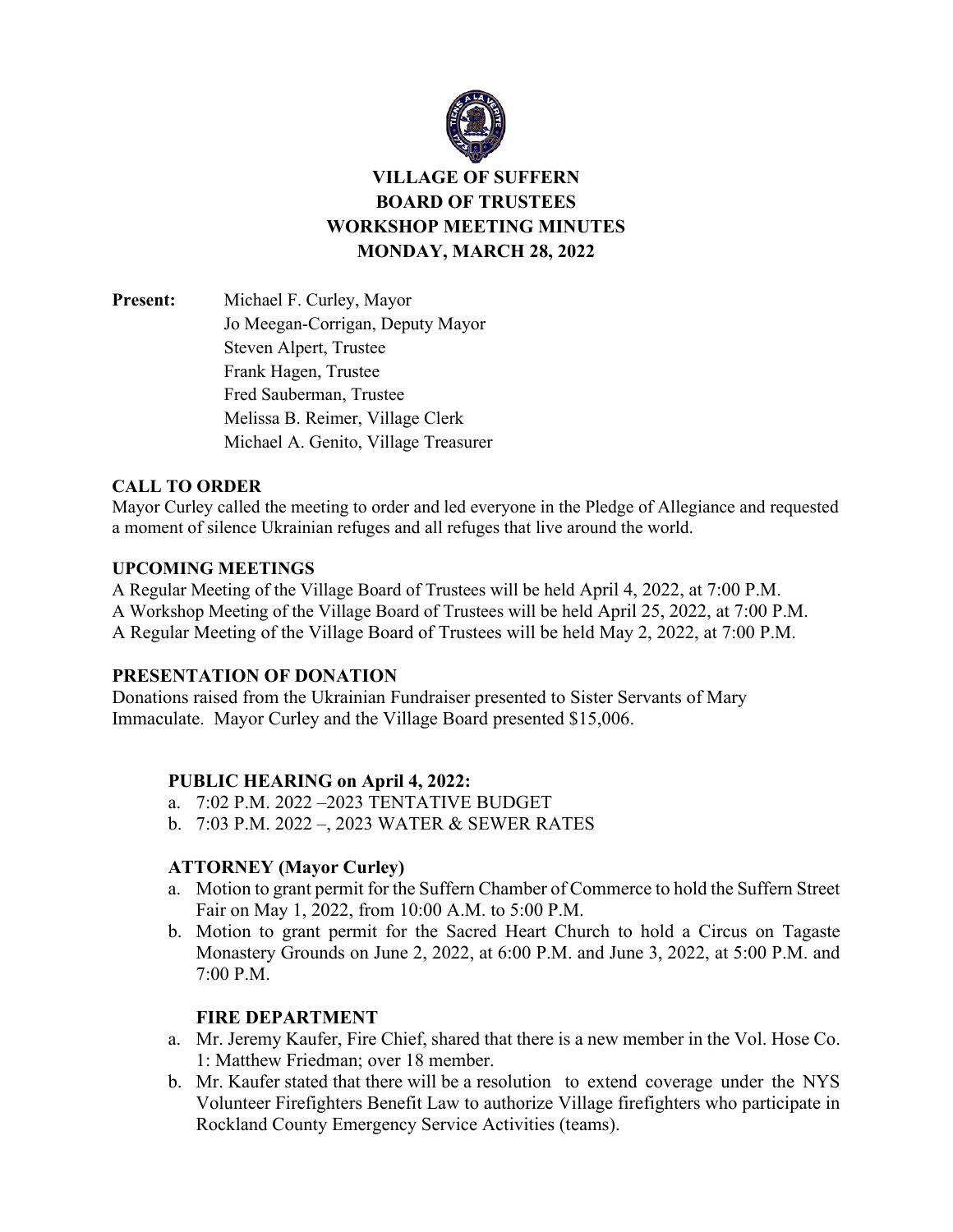# **POLICE DEPARTMENT**:

- a. Chief Andrew Loughlin shared some statistics. Receiving our new body cam system as well as the new interview room system. All officers will be trained.
- b. The Chief state that there will be a resolution declaring Fingerprint Scanner by the Village of Suffern no longer being needed for municipal purposes to be surplus. List on GovDeals.

# **GRANTS:**

a. Mr. Fred Rella, Grant Writer for the Village, explained that the application for the Community Development Block Grant ("CDBG") for the \$200,000 Parking Lot A. Mr. Rella thanked the mayor and the board for getting the additional forms back to him timely and efficiently in order to file the application. The Village actually submitted the application a week early. Two other grants, the garbage truck and the all-terrain vehicle, Mr. Rella explained that the Village has now completed the grant disbursement agreements. The Village can now go out and purchase those vehicles.

# **CULTURE AND RECREATION**:

a. Ms. Cathy Mills, Recreation Coordinator, discussed the April calendar of events. Suffern Little League opening Ceremony and Easter Egg Hunt are the same day. Keep Rockland Beautiful is also going to take place April  $30<sup>th</sup>$ . Mayor Curley added that the ballfields are being worked on.

# **DEPARTMENT OF PUBLIC WORKS**:

- a. Mr. Charles Sawicki, Superintendent of Public Works, explained a resolution will be passed on April 4<sup>th</sup>, authorizing payment of application no. 7 to Pitingaro & Doetsch for Backup Power for Critical Facilities Project.
- b. Mr. Sawicki discussed a resolution authorizing payment of application no. 7 to Pitingaro & Doetsch for the Hardening of Water Treatment Plant Project.
- c. The Superintendent of Public Works spoke about the resolution for Mayor Curley authorization to execute a contract with Pitingaro & Doetsch for professional services in connection with the new water metering and data collection system and ancillary components in the amount of \$12,800.
- d. **Resolution** below
- e. Mr. Sawicki discussed the authorization of Superintendent of Public Works to attend 2022 NYS Floodplain and Stormwater Managers Conference.
- f. He also discussed a resolution declaring various vehicles owned by the Village of Suffern no longer being needed for municipal purposes and to be surplus.
- g. Mr. Sawicki spoke about the resolution setting a public hearing Monday, May 2, 2022, at 7:02 P.M., to propose the acceptance of the annual NYS DEC MS4 Report.
- h. Mr. Sawicki explained the bid and resolution awarding the bid for Galion Stainless Steel Dump Body.
- i. Mr. Sawicki discussed the project of repaving Parking Lot B. In order to get the most cost effective method, the Department of Public Works is researching the prospect of utilizing Town of Clarkstown's bid for resurfacing. Mr. Sawicki will have an answer for the Mayor and the Board within the next day or so. Mayor Curley added that the Lot B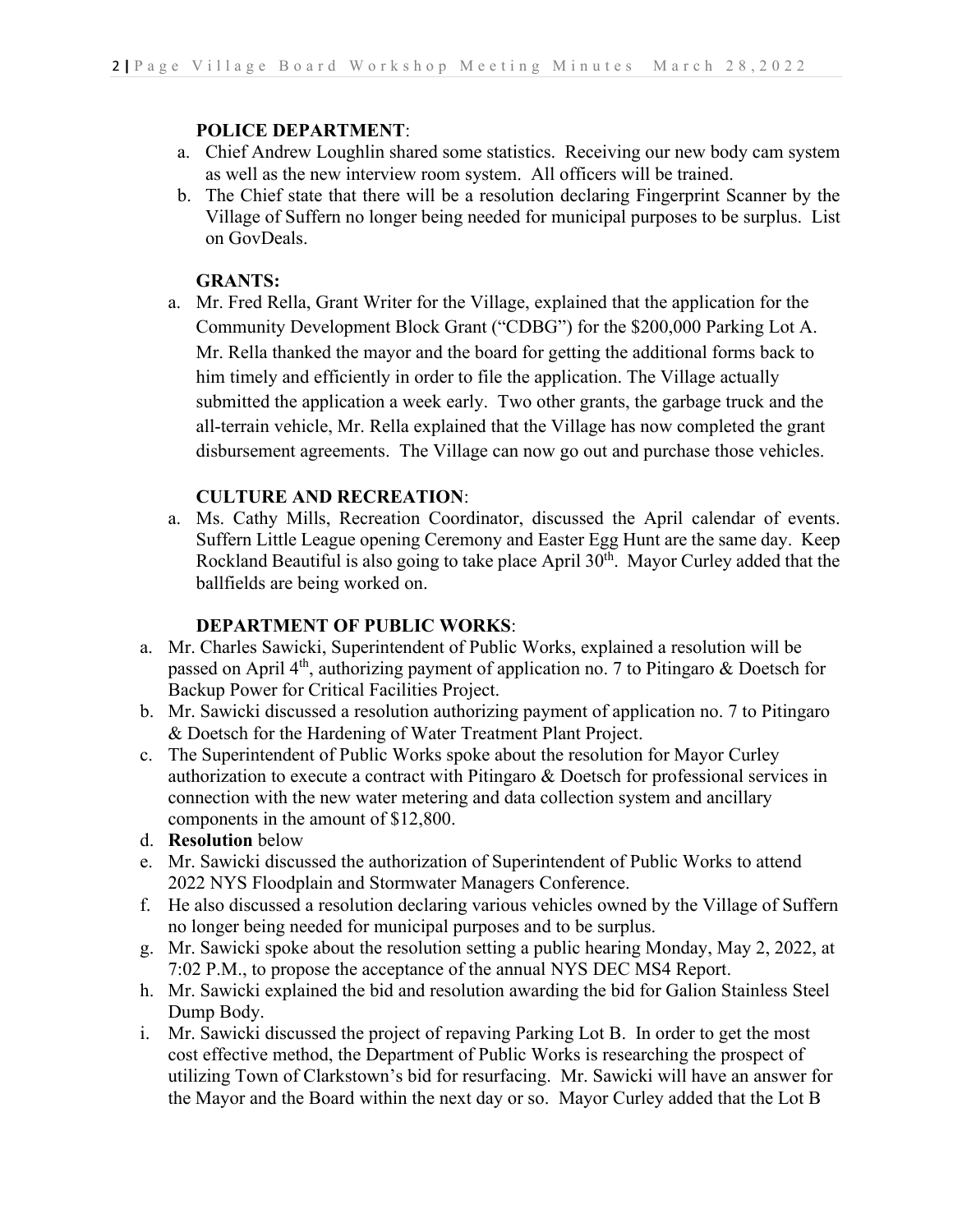project is for paving and drainage. He explained that the work is too extensive for the Village DPW Department.

#### **RESOLUTION NO. 66 OF 2022**

A RESOLUTION AWARDING THE BID FOR ZINC ORTHOPHOSPHATE TO COYNE CHEMICAL AND REJECTING THE BIDS FOR LIQUID SODIUM HYPOCHLORITE SOLUTION AND 25% SODIUM HYDROXIDE AND AUTHORIZING RE-SOLICITATION OF BIDS FOR LIQUID SODIUM HYPOCHLORITE SOLUTION AND 25% SODIUM HYDROXIDE

**BE IT ENACTED** by the Board of Trustees of the Village of Suffern as follows: **WHEREAS**, the Village authorized the submission of competitive bids for various chemicals for use by the Department of Public Works, that is, for liquid sodium

hypochlorite solution, 25% sodium hydroxide and zinc orthophosphate; and

**WHEREAS**, the bids were returnable on March 22, 2022; and

**WHEREAS**, various bids were submitted by seven providers; and

**WHEREAS**, the prices submitted have been reviewed for their reasonableness.

**NOW, THEREFORE, BE IT RESOLVED** by the Board of Trustees of the Village of Suffern that the bid for zinc orthophosphate is awarded to Coyne Chemical, 3015 State Road, Croydon, Pennsylvania in the amount of \$13.5728 per gallon; and

**BE IT FURTHER RESOLVED**, that it is in the best interests of the Village to reject the bids for liquid sodium hypochlorite solution and 25% sodium hydroxide and such bids are hereby rejected; and

**BE IT FURTHER RESOLVED**, that the Village will solicit new bids for liquid sodium hypochlorite solution and 25% sodium hydroxide, said bids being returnable on April 19, 2022.

A motion to approve the foregoing resolution was made by Trustee Hagen and seconded by Trustee Corrigan, with all those in favor.

**Adopted**: March 28, 2022

# **TREASURER**

a. Michael A. Genito, Village Treasurer, requested a resolution authorizing \$13,000 of ARPA21 Funds for Vital Statistics Software. This will include the software, training and maintenance for the first year.

#### **TRUSTEES**

Steve Alpert asked about road repair lists. Charles Sawicki, Superintendent of Public Works said that there will be a list. Mr. Alpert asks specifically about Park Avenue. He said it will be around the Fall. Mr. Alpert then mentioned Cypress Road. Mr. Sawicki, Orange & Rockland (Cypress, Forrest, and Park) approached the Village to hold off while they do gas work before paving the street. O&R will pay for portion of the paving.

Mr. Alpert mentioned on Forrest, the berm along the side was missing and people were complaining. Some streets have curbs instead of berms. Water was seeping into their properties when the berm is missing. Mr. Sawicki explained that plows cause damage over time.

Mr. Alpert said that residents asked about long-term renters. People buy homes and rent them out. The mayor reiterated that renting out their homes is legal. Mayor Curley